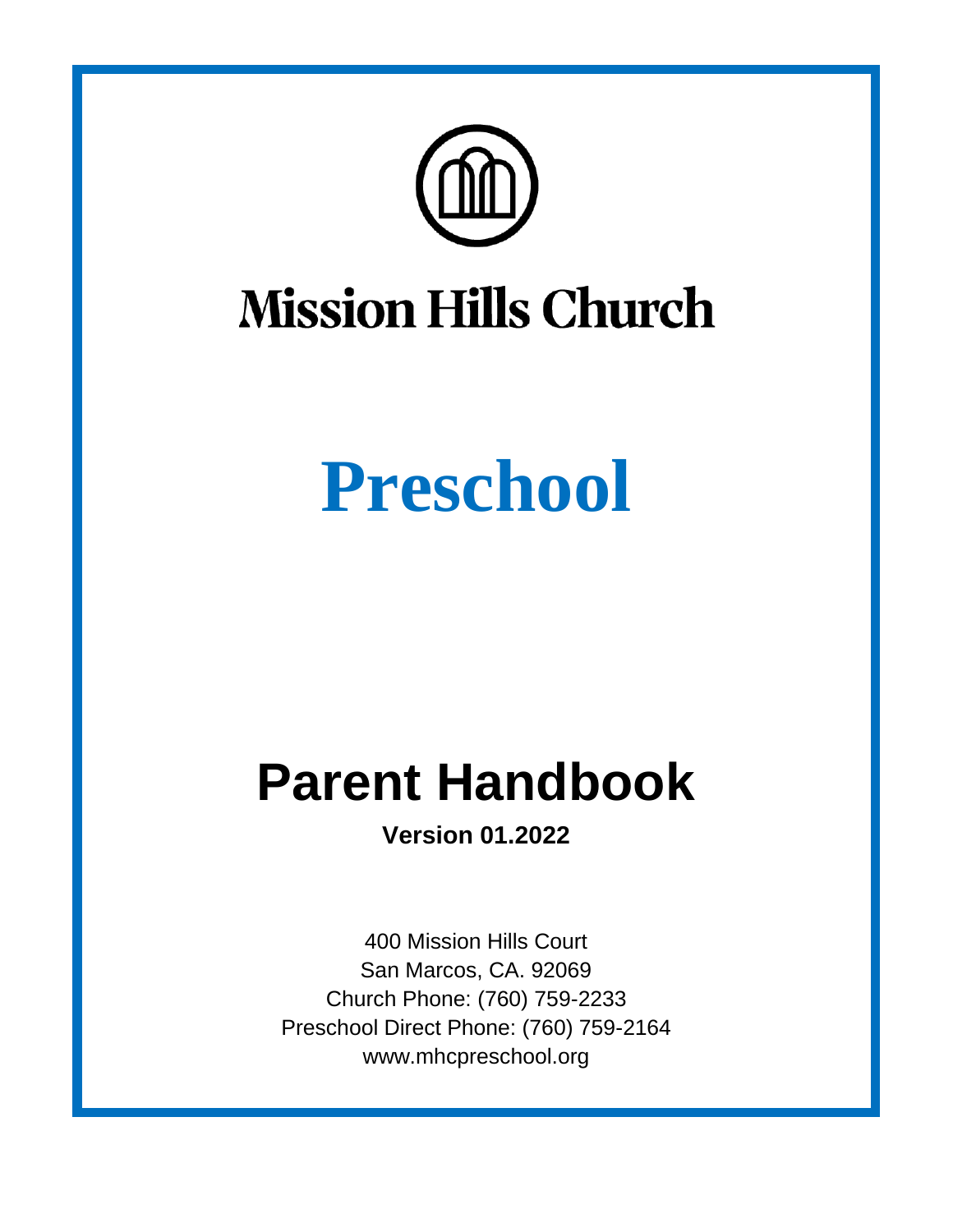## **Contents**

| 1.  |  |  |  |  |  |
|-----|--|--|--|--|--|
| 2.  |  |  |  |  |  |
| 3.  |  |  |  |  |  |
| 4.  |  |  |  |  |  |
| 5.  |  |  |  |  |  |
|     |  |  |  |  |  |
| 6.1 |  |  |  |  |  |
| 6.2 |  |  |  |  |  |
| 6.3 |  |  |  |  |  |
| 6.4 |  |  |  |  |  |
| 7.  |  |  |  |  |  |
| 8.  |  |  |  |  |  |
| 9.  |  |  |  |  |  |
|     |  |  |  |  |  |
|     |  |  |  |  |  |
|     |  |  |  |  |  |
|     |  |  |  |  |  |
|     |  |  |  |  |  |
|     |  |  |  |  |  |
|     |  |  |  |  |  |
|     |  |  |  |  |  |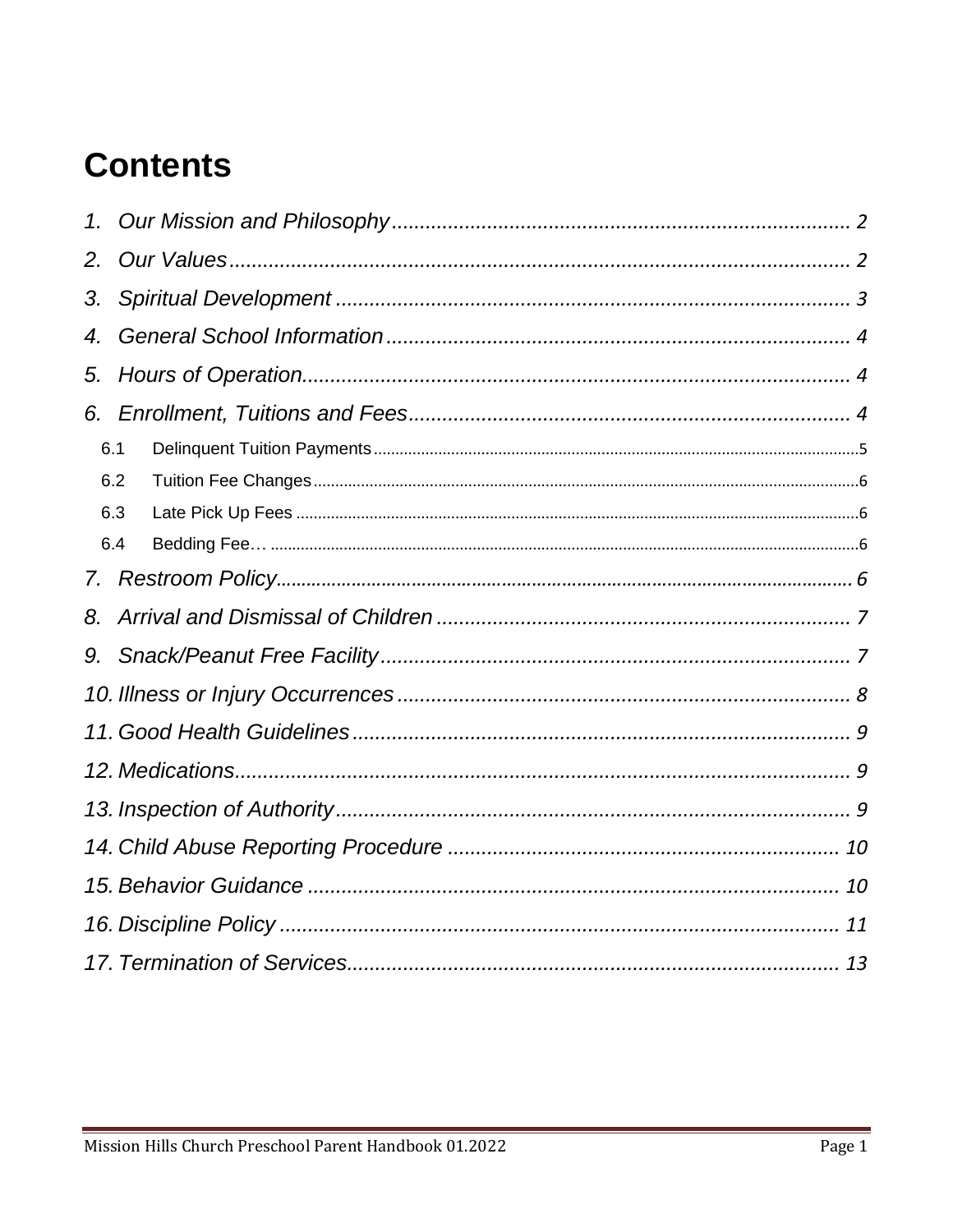## **Preschool Policies and Procedures**

#### <span id="page-2-0"></span>**1. Our Mission and Philosophy**

Our mission is to assist parents as they raise their children by establishing a loving environment together with practical teaching in order to prepare each child for a future life of learning and serving God. Our preschool was established to fully minister to families in our church and in our community.

We are a ministry of Mission Hills Church and we believe in the true teachings of Jesus Christ as given to us in the Bible. We believe that each child is a gift from God and each one is individually and uniquely created. We accomplish our mission by incorporating teachings from the Bible in combination with an age-appropriate academic curriculum. Our program is also play-based as we believe that children learn best by experimenting with all of their senses.

Our preschool staff is committed to providing each child ample opportunities to grow, learn and develop in a safe and nurturing environment. This environment stimulates learning and creativity by supplying a variety of ways for our students to practice problem solving and social interactions.

Our goal is to ensure that when your children move on from their time at Mission Hills Church Preschool (MHCP), they will be prepared for their next learning adventure and season of life, having been taught age-appropriate life skills and knowing the truth of God's love for them.

#### <span id="page-2-1"></span>**2. Our Values**

- We value God's Word as truth and will incorporate it into your child's education.
- We value partnership and will work with you as parents to train your child for life's future adventures.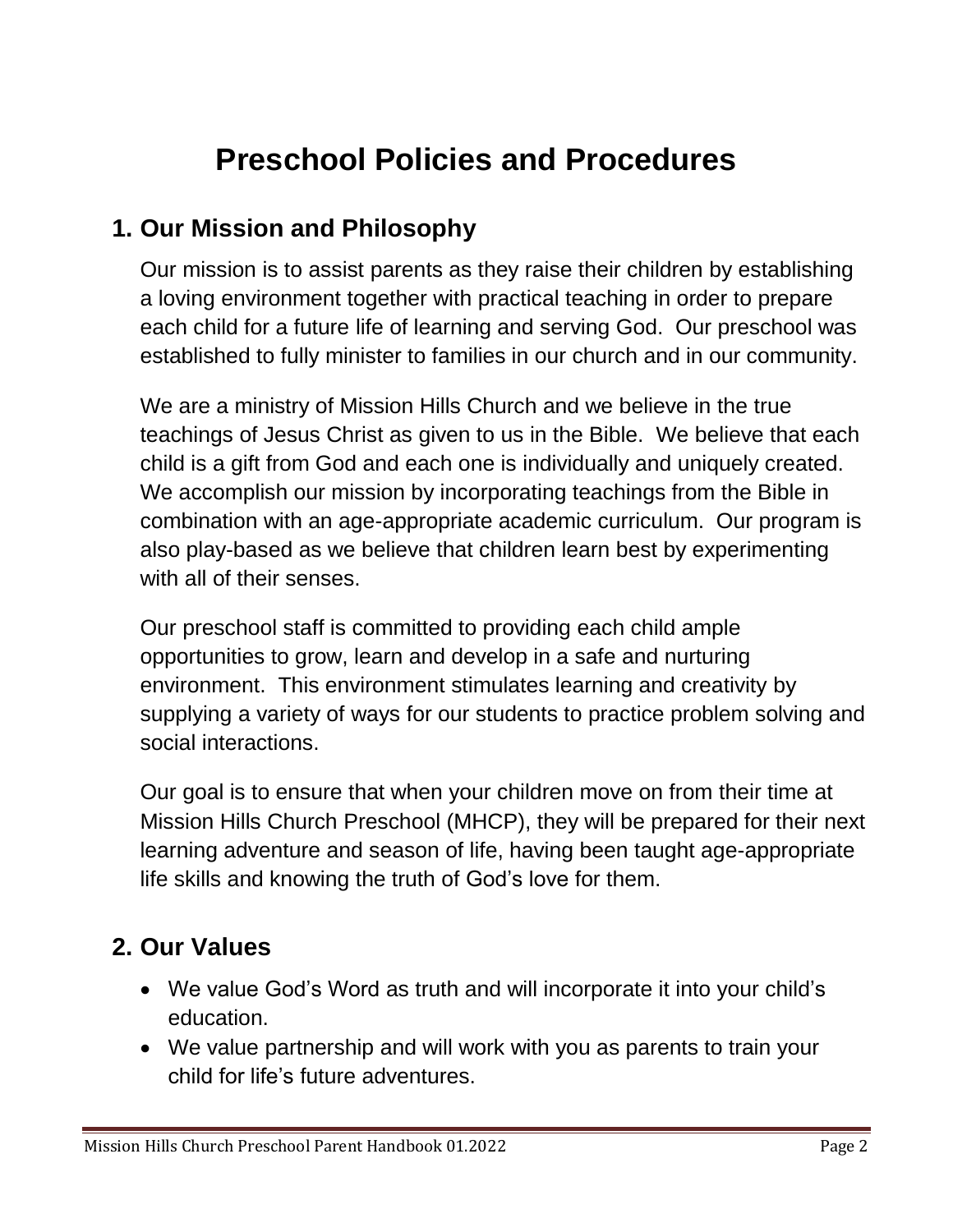- We value clear communication and are committed to keeping you, the parent, informed of your child's progress.
- We value academic preparedness and will make sure we teach your child what they need in order to be ready for their next school experience.
- We value learning styles and will use creative and appropriate methods to help your child learn.
- We value a safe and productive learning environment and will do everything we can to provide such a place for your child.
- We value service and will teach your child what it means to serve others.
- We value a relationship with God and will model for your child what it means to know Jesus and follow Him.

#### <span id="page-3-0"></span>**3. Spiritual Development**

Spiritual Development is part of our core values. Since the foundation of our church in 2007, we felt that God had called this preschool to serve in the community as a ministry to families and their children. It is our desire to teach young children about God and His Son, Jesus. Our ultimate goal is for children to know that Jesus loves them. We use the Beginner's Bible and other resource tools to teach biblical principles.

Our preschool families are part of our church and preschool family. We believe in the power of prayer and we consider it a special privilege to pray for our families and their children. We also say a prayer when we eat our snacks and meals. Prayer is often used when we deal with discipline issues.

Our preschool agrees with and abides by the Mission Hills Church Statement of Faith, and Constitution and Bylaws. MHCP teachers and administration adhere to and teach the foundational biblical principles of Mission Hills Church and submits to the authority and judgment of the Board of Elders including their accountability and restoration principles.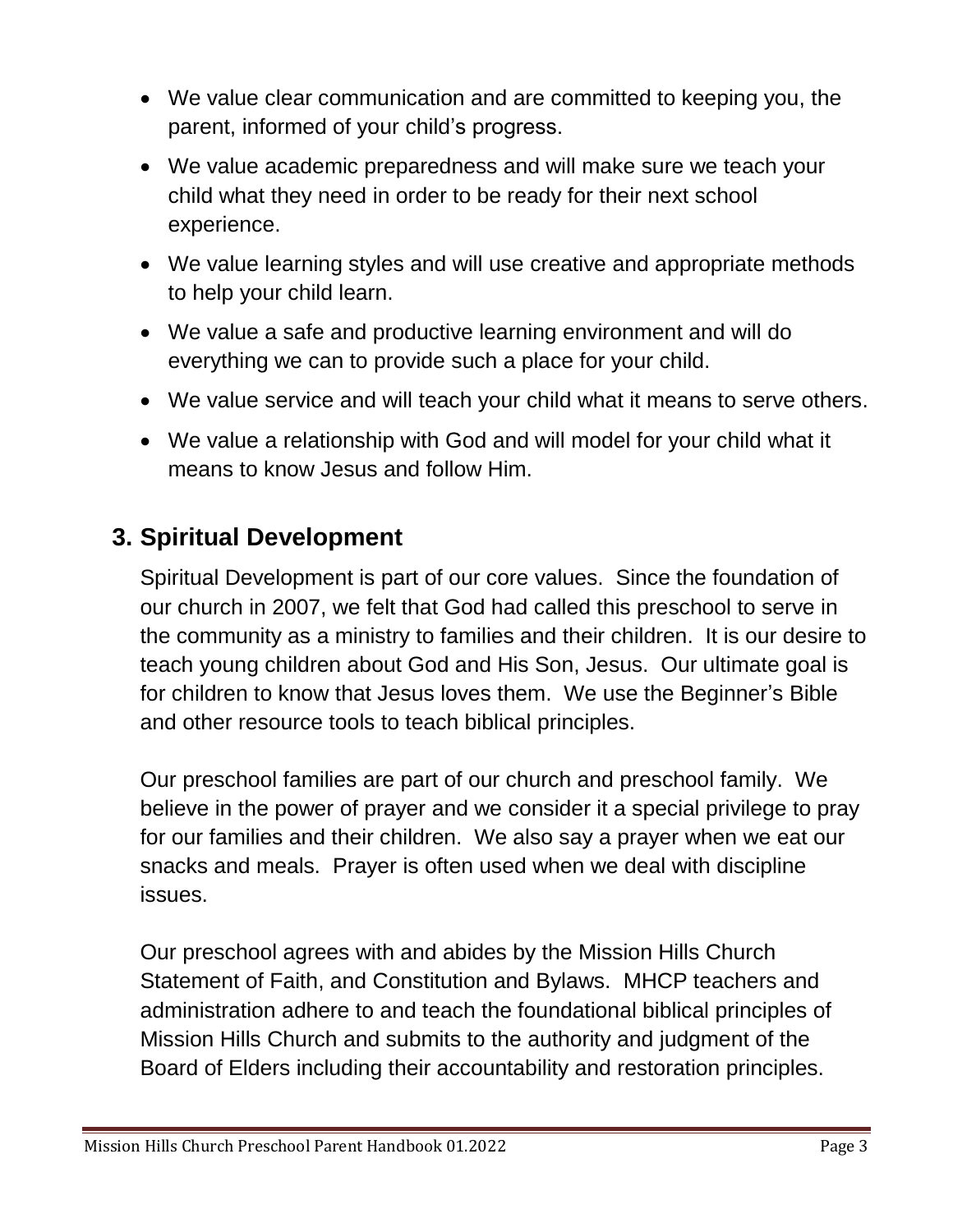The church's Statement of Faith, and Constitution and Bylaws are available on our website [www.mhcpreschool.org.](http://www.mhcpreschool.org/)

#### <span id="page-4-0"></span>**4. General School Information**

Our school is open to all children on a non-discriminatory basis. We will not exclude any child from enrollment based on race, creed, national origin, religion or ancestry. Admission to the school will be given on a first come, first serve basis with priority given to students currently enrolled.

We offer Preschool, Pre-Kindergarten readiness and a Transitional Kindergarten (TK) program designed for children who are 5 years old or turning 5 in the fall.

We are a state licensed preschool and all of our teachers are state accredited.

We maintain a student/teacher ratio of 12/1 in our classrooms.

#### <span id="page-4-1"></span>**5. Hours of Operation**

- Morning session  $8:30$  am  $-11:30$  am
- Full day hours  $7:00$  am  $-5:15$  pm
- **For half day students:** We offer Early Drop Off or Lunch Bunch each for an additional fee. Lunch Bunch hour is 11:30 am – 12:30 pm. Refer to the school website or inquire with administration for specific fees.
- **Extra Day Requests** are granted based on availability. Call at least 24 hours in advance. Refer to our website or inquire with school administration for specific fees.

#### <span id="page-4-2"></span>**6. Enrollment, Tuitions and Fees**

Our preschool charges a non-refundable registration fee which is due each year at registration time. This registration fee covers the application process, insurance and supplies.

We accept children as young as two years and nine months of age through age six.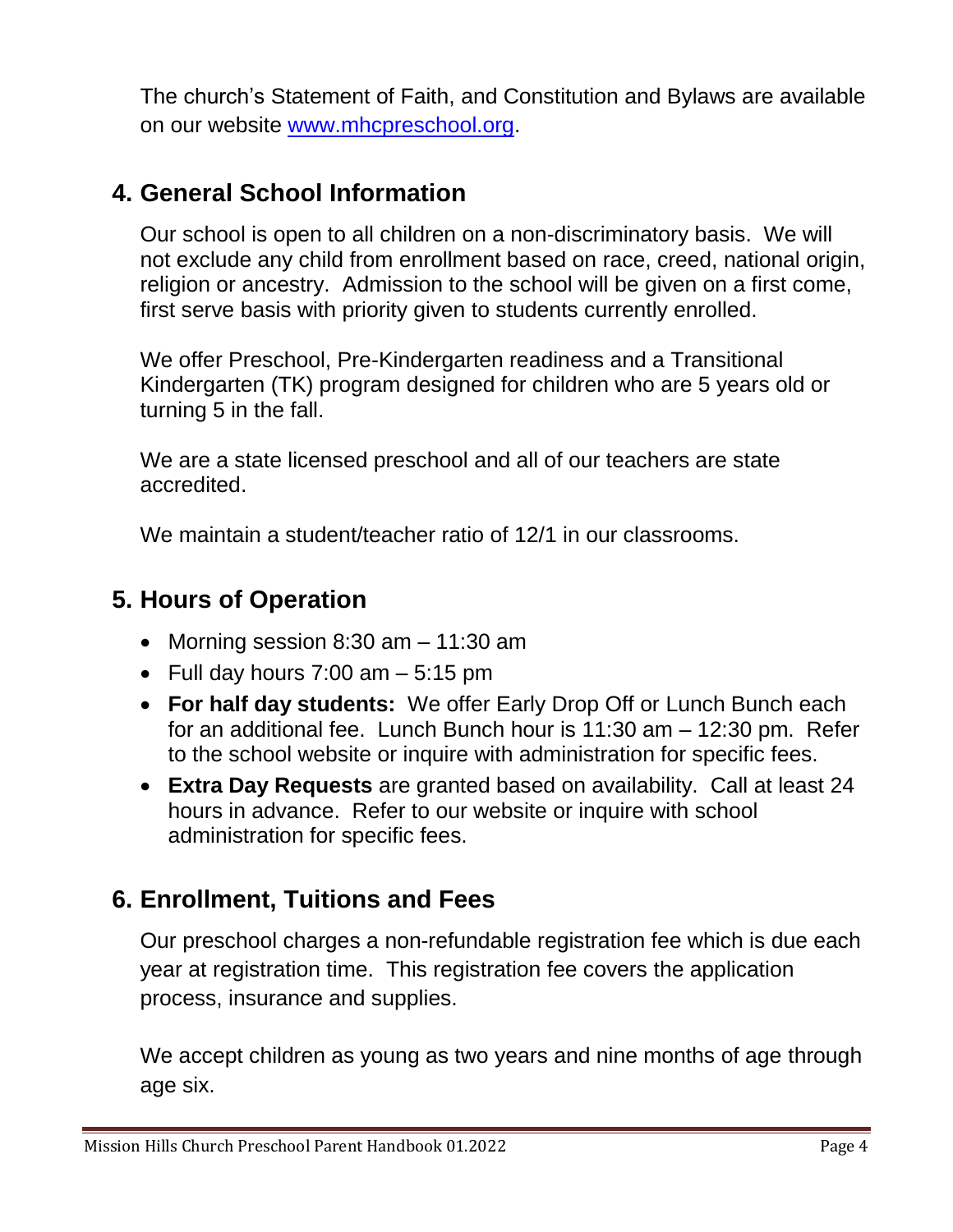Our preschool year runs from late August to mid-June. Tuition for the school year is calculated for the academic school year. August and June will be prorated unless your child attends summer camps. We offer several weeks of summer camps. The school will be closed one week in August to prepare for the new school year – no fees are charged for that week. We also close one week during the Christmas/New Year's holidays. **December tuition is not prorated**.

Tuition payments are due on the 1<sup>st</sup> of the month and will be considered late after the 10<sup>th</sup> of the month. We accept cash, checks, money orders and online bank pay. Checks should be made payable to **Mission Hills Church Preschool (MHCP)** and the child's name should be indicated on the memo portion of the check. There will be a \$25 fee for any returned checks. After two returned checks, you will be required to pay by money order or cash.

In order to cover the regular ongoing costs of the school we cannot give credit or refunds during the regular school year for absences, illnesses, vacations, holidays, or school closures due to natural disasters, weather or public health emergencies/pandemics which may cause a temporary classroom closure. The only time that MHCP grants "vacation" time is during summer camps. Summer camp is charged by the week. We cannot give credit for absenteeism or holidays during summer camp.

For specific tuition rates, go to the preschool website at [www.mhcpreschool.org](http://www.mhcpreschool.org/) or check your tuition rate handout that was included with your Registration packet.

#### <span id="page-5-0"></span>**6.1 Delinquent Tuition Payments**

Payments received after the  $10<sup>th</sup>$  will be considered delinguent and will incur a \$25 late fee, unless other arrangements have been made with administration in advance. If fees are not paid within 15 days from the first of every month, MHCP reserves the right to withhold services until the debt is paid or to terminate services.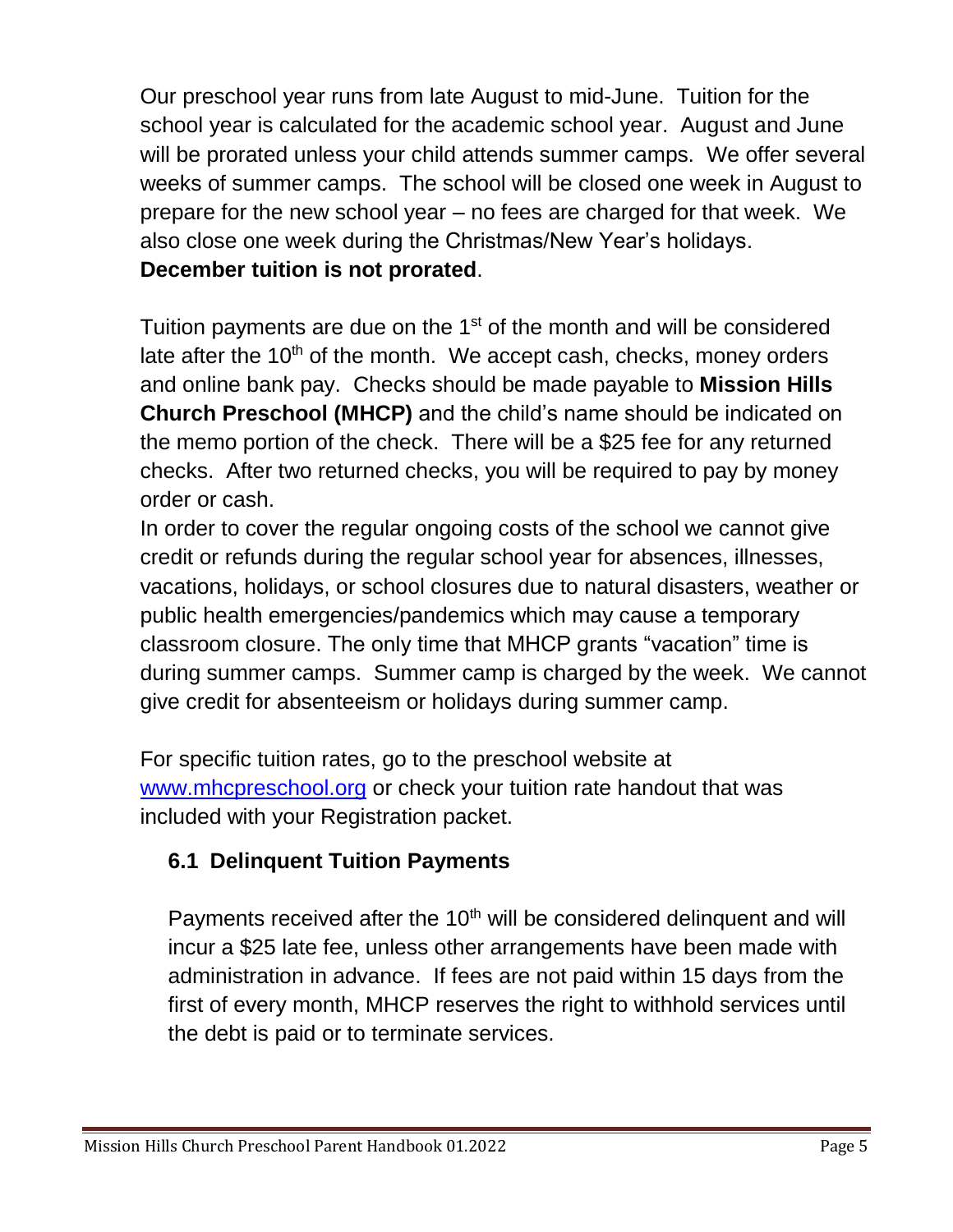#### <span id="page-6-0"></span>**6.2 Tuition Fee Changes**

The school usually adjusts tuition fees each year due to cost of operation increases. We endeavor to keep our fees affordable.

#### <span id="page-6-1"></span>**6.3 Late Pick Up Fees**

We ask that you be prompt in picking up your child from school. It is the school's policy to charge a late pick-up fee of \$1.00 per minute starting at 11:35 am for half day students, 12:35 pm for students staying for Lunch Bunch, and 5:20 pm for full day students. After the third late pickup, we will discuss the issue with the parents. **Please call if there is a problem that prevents you from being here on time.**

#### <span id="page-6-2"></span>**6.4 Bedding Fee**

For full-day students we ask our parents to provide a crib-sized sheet and small blanket for your child's naptime. The bedding needs to be brought home and washed on a weekly basis. If you have not provided bedding, the preschool will supply a sheet and blanket for your child; however there will be a **\$10.00 per day** fee added to your monthly tuition.

#### <span id="page-6-3"></span>**7. Restroom Policy**

All children must be fully potty trained and independent in bathroom hygiene to enter our program. The following is our definition or standard by which we define fully potty trained and independent:

- The child is able to identify when he/she needs to use the potty.
- The child is able to maneuver their clothes on and off independently. Teachers will verbally assist children with toileting needs.
- The child is able to control both his/her bowel and bladder thereby making the trip to the restroom without soiling his/her clothing.
- The child does not wear pull-ups or any other specialty garments.
- The child experiences less than two incidents of soiling himself/herself per month.
- The child can clean him/herself after a bowel movement.
- The child can successfully go to the bathroom in a standard size toilet without the use of a potty chair.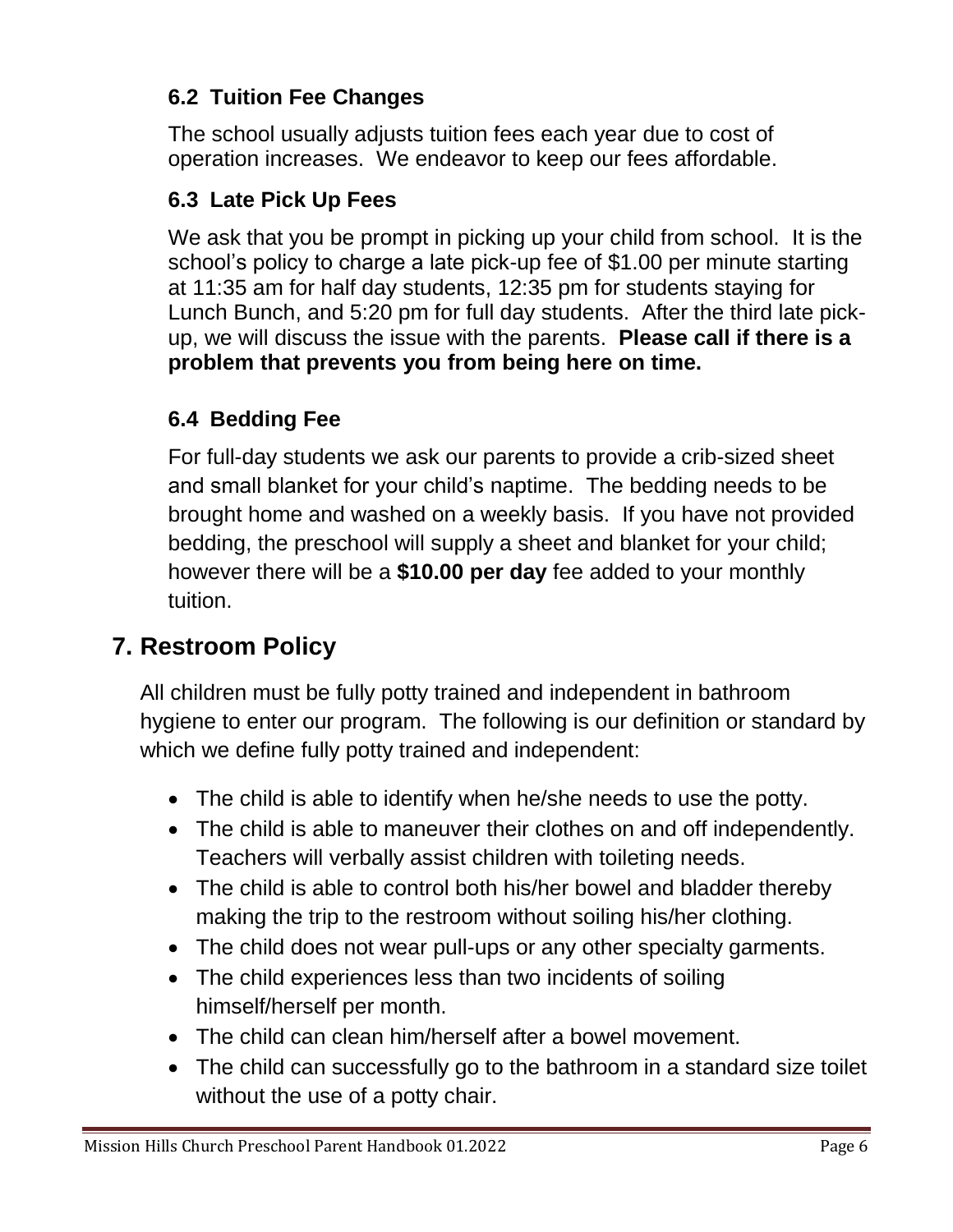#### **8. Arrival and Dismissal of Children**

Each child must be officially signed in at their classroom by the person dropping off the child. Child's full name and adult's full signature to **sign in** and **sign out** is mandatory. Log the accurate time of arrival and departure.

Only the persons listed on the Identification and Emergency Information Form under "Names of Persons Authorized to Take Child From the Facility" may pick up the child and they must be at least 18 years of age. They will be required to show proper identification if not recognized by staff members. The child will not be allowed to leave with any other person without written authorization from parent or authorized representative.

Each parent plays a part in ensuring the safety of our school. At the beginning of the school year, each family chooses a five digit access code to enter our facility. The code is only effective during school operating hours. The code may not be given to anyone who is not approved to drop off or pick up the child. Additionally, we ask that you do not allow others to follow you in the door during drop off or pick up and do not allow children to use the key pad. If a parent has forgotten their code, they can ring the doorbell and a school administrator will assist them.

In the rare cases where there is a question of custody of the child, MHCP will abide by official court documentation when it comes to releasing of the child to a custodial parent. Requests to deny a parent access to the child cannot be accommodated without an official court order.

#### <span id="page-7-0"></span>**9. Peanut Free Facility**

We make every effort to keep our school a peanut free facility; therefore, all snacks provided by the school are peanut-free. The school will provide healthy morning and afternoon snacks. Our snacks generally consist of fruit or vegetable and grain. We also serve some dairy products such as yogurt and cheese. All snacks are served with water*.* **In the case of food allergies or special diet**, **parents are required to supply a substitute snack that we will gladly serve to your child**. Note that a snack calendar is posted monthly on our website and is subject to change.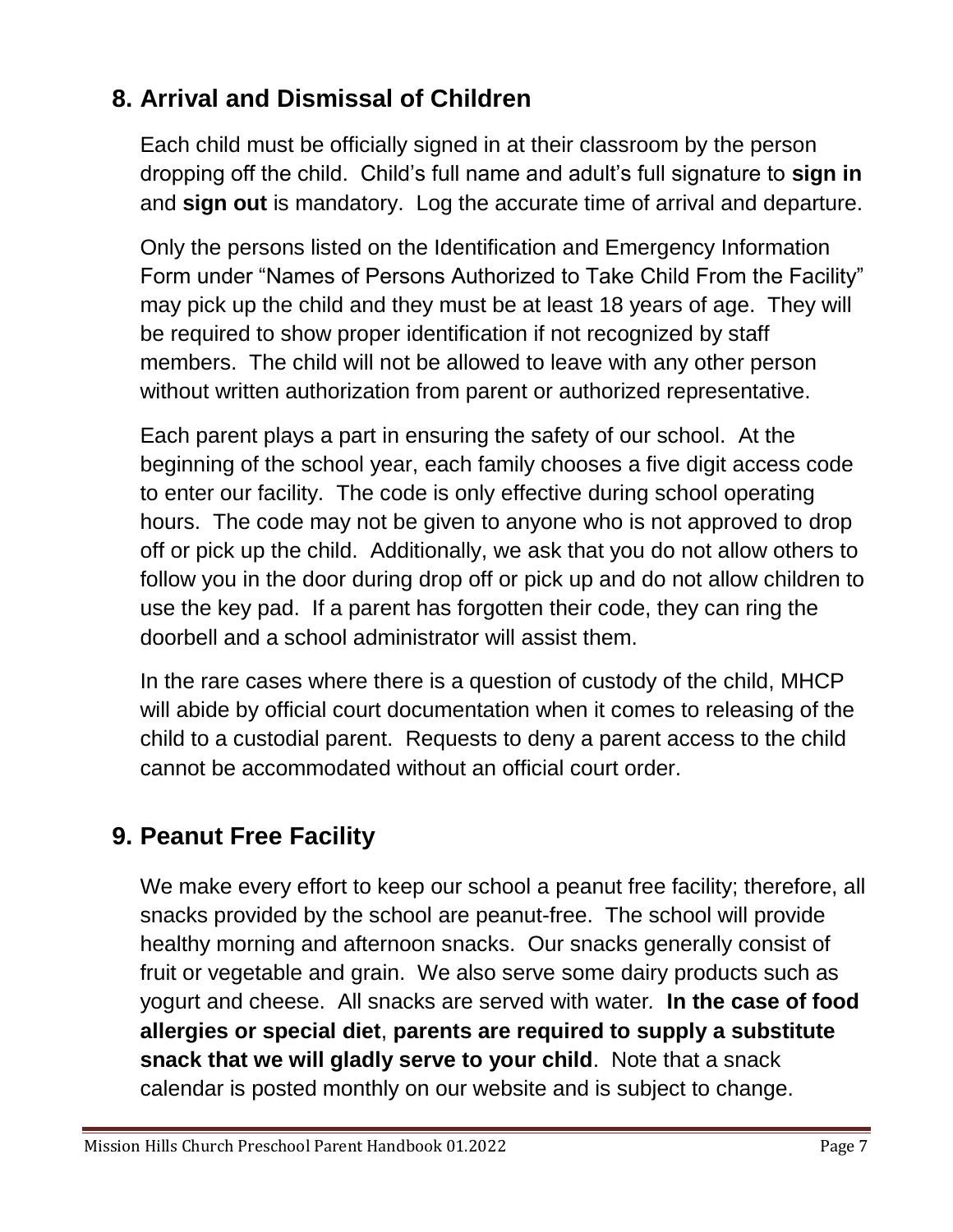If your child is staying for Lunch Bunch or full day, please provide his/her lunch. In consideration of the high number of peanut allergies among our students, **our facility will not serve any peanut products and we ask our families to comply with our policy**.

#### <span id="page-8-0"></span>**10. Illness or Injury Occurrences**

If illness or injury occurs while attending our preschool, parents will be notified immediately and, if required, asked to pick up the child as soon as possible. If unable to reach parents, we will call the emergency contact person(s) on the list. In case of a serious injury, 911 will be called immediately and we will make every attempt to reach the family. If your child must go to the hospital and parents or emergency contact cannot be reached, a MHCP staff member will accompany the child.

#### <span id="page-8-1"></span>**11. Good Health Guidelines**

We want to provide a safe and healthy environment for all children and our staff. In order to do this, we ask that sick children do not attend school. We would appreciate being notified when your child is ill. Our preschool follows the same policy with our staff members. **Children will not be admitted if any of the following symptoms are observed**:

- Fever over 99 degrees
- Vomiting or diarrhea
- Green or yellow runny nose
- Any communicable disease
- Lice, including eggs and nits
- Rashes
- Eye infections
- Any other condition the school administration feels is contagious

#### **If a child is sent home with any of these symptoms, the child must be symptom free without any medication for 24 hours before returning to school.**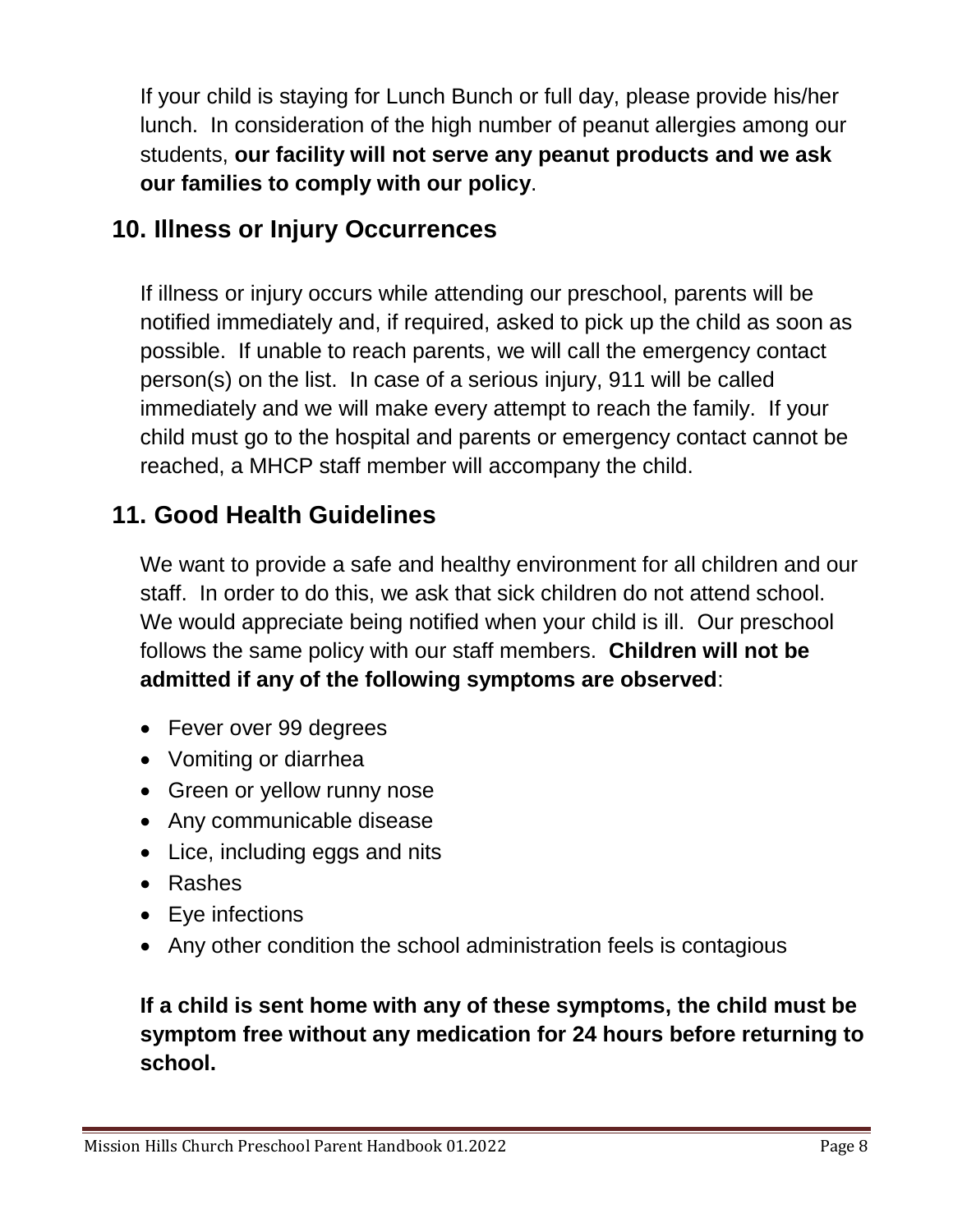Children will be evaluated daily by their teachers for these symptoms. If the child is determined to be contagious, we cannot allow the student to attend school that day. While these actions may be inconvenient for one family, they ensure the health and safety of the entire school.

Please refer to the *COVID-19 Supplemental Parent Handbook 2021-2022*  for Covid related guidelines.

#### <span id="page-9-0"></span>**12. Medications**

MHCP will not administer any medications unless is it absolutely necessary. All medications must have specific instructions from the student's physician and must be in the original package.

#### <span id="page-9-1"></span>**13. Inspection of Authority**

MHCP is licensed by Community Care Licensing, a division of the California Department of Social Services. It is their responsibility to insure that child care centers provide a safe and healthy environment for children, and to investigate any complaints or questionable practices.

Please note that while it is our goal to always partner with parents, by law, Community Care Licensing is *not* required to obtain parental permission to interview a child in our facility. The Licensing Agency has the authority to do the following:

- Inspect facilities that provide care and supervision of children
- Interview children
- Interview staff
- Review records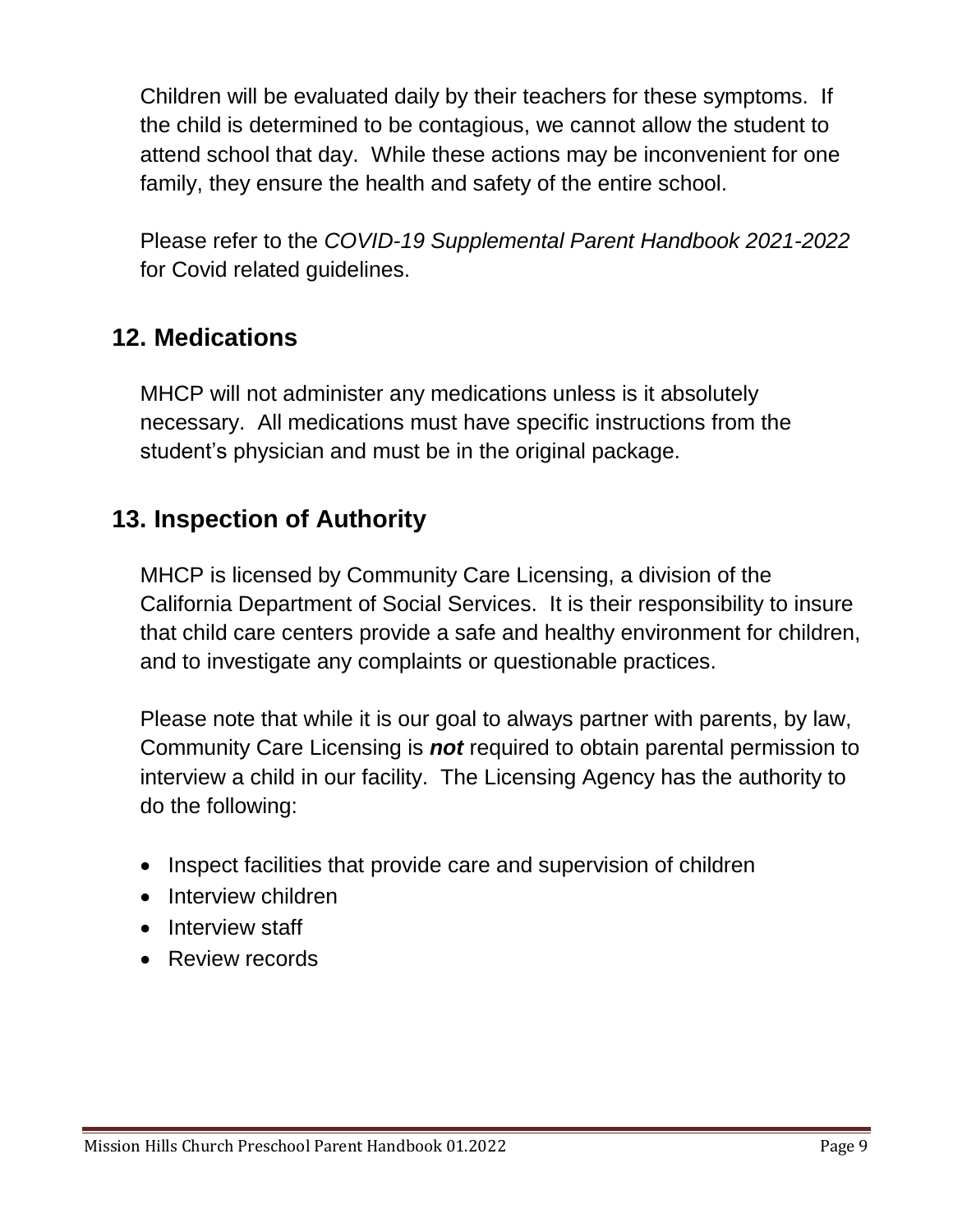#### <span id="page-10-0"></span>**14. Child Abuse Reporting Procedure**

Employees of MHCP are legally mandated to report suspicion of child abuse or neglect to Child Protective Services. In addition, preschool administration must be informed in order to report the incident to California Child Care Licensing.

#### <span id="page-10-1"></span>**15. Behavior Guidance**

Staff shall provide each child with guidance that helps the child acquire positive self-concept and self-control. Behavior guidance used by each teacher will be constructive, positive and suited to the age of the child at all times.

The following guidelines and standards apply:

- **14.1** To prevent unacceptable behavior from occurring the staff will:
	- a. Model appropriate behavior.
	- b. Arrange the classroom environment to enhance the learning of acceptable behaviors.
	- c. Use positive reinforcement and descriptive praise whenever possible.

**14.2** When unacceptable behavior occurs or is about to occur, teacher will use:

- a. Redirection substitute a positive activity for a negative one
- b. Distraction change the focus of the activity or behavior
- c. Active listening to determine the underlying cause of the behavior
- d. Time-out (separation from the group) is used as a last resort, and only when less intrusive methods have been tried and/or behavior of the child is dangerous to himself and others. In the event a time-out is used, a child will be separated from the group for a time which is appropriate for the age of the child.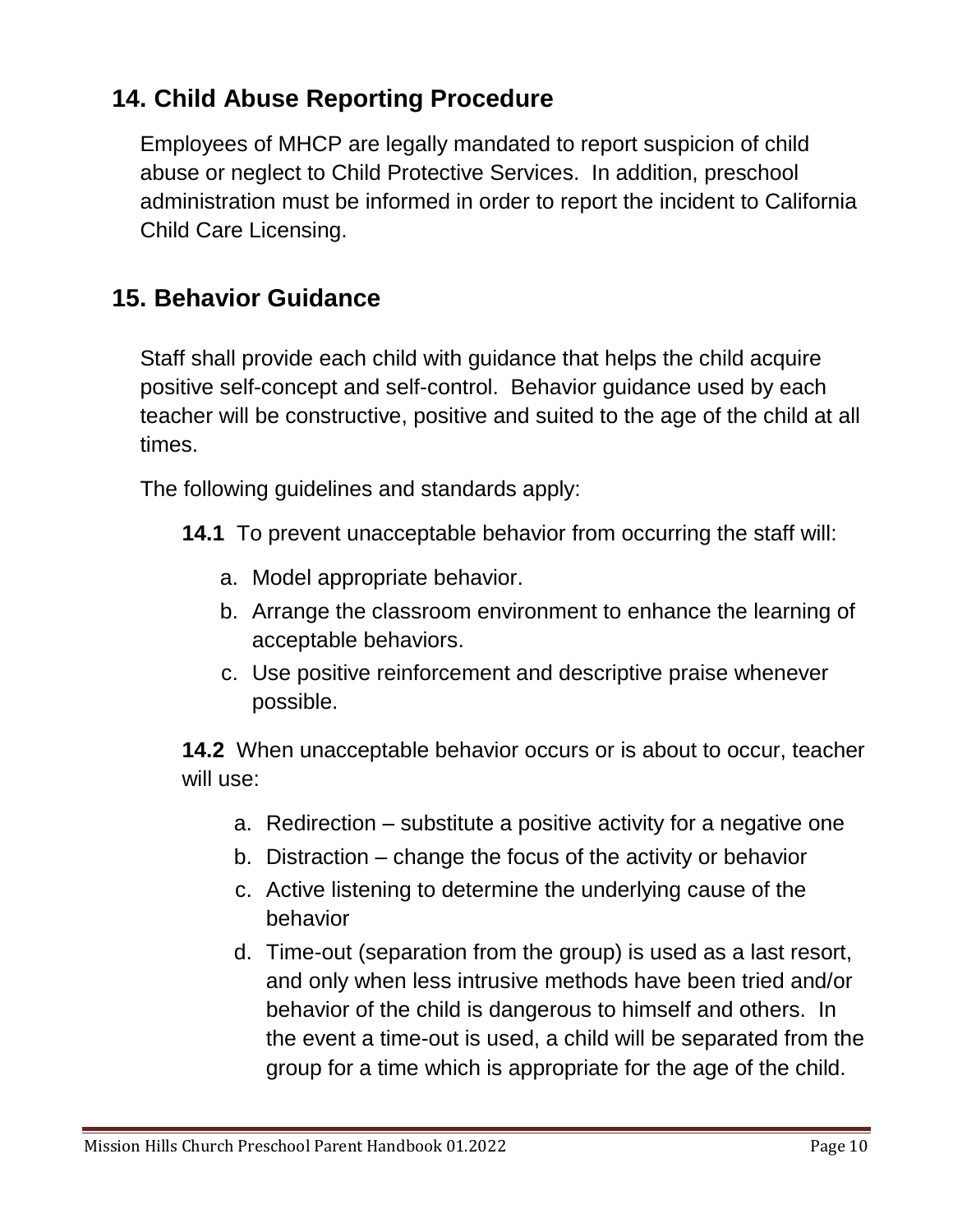Our preschool administration and staff comply with all Federal, State and Local laws prohibiting corporal or abusive punishment in child care settings. **Staff is expressly prohibited from using unproductive or shaming methods of punishment**.

Parents and preschool staff should always work together to deal with persistent behavioral issues such as biting, or unusual or dangerous aggression to self or others. If a child appears uncharacteristically stressed or anxious, or otherwise motivated to engage in negative behaviors, it is the duty of the preschool staff to consult with the parents.

Mission Hills Church Preschool hopes that the preschool experience is a pleasant experience for the child, families and staff. Sometimes, however, conflicts can arise between the staff and a parent. We have found that through open communication, most conflict can be resolved promptly and to everyone's satisfaction. We encourage open dialogue and respectful sharing of concerns and issues. The administration and church leadership are available and willing to assist with any conflict so that a resolution may be obtained.

| <b>Director</b>    | (760) 759-2164   |
|--------------------|------------------|
| <b>Lead Pastor</b> | $(760)$ 759-2168 |

#### <span id="page-11-0"></span>**16. Discipline Policy**

We recognize that part of our mission is to train children in appropriate ways to handle conflicts. We work on this by empowering children with tools and words to help them resolve conflicts as they arise. We use conflict resolution and empathy learning tools to address the behavior. We believe in equipping children to use their words to communicate with other children, and to inform teachers if something is not right.

We believe in respecting the integrity of each child. We believe that any response of belittling or anger towards a child or uses of corporal punishment are violations of the child's personal rights.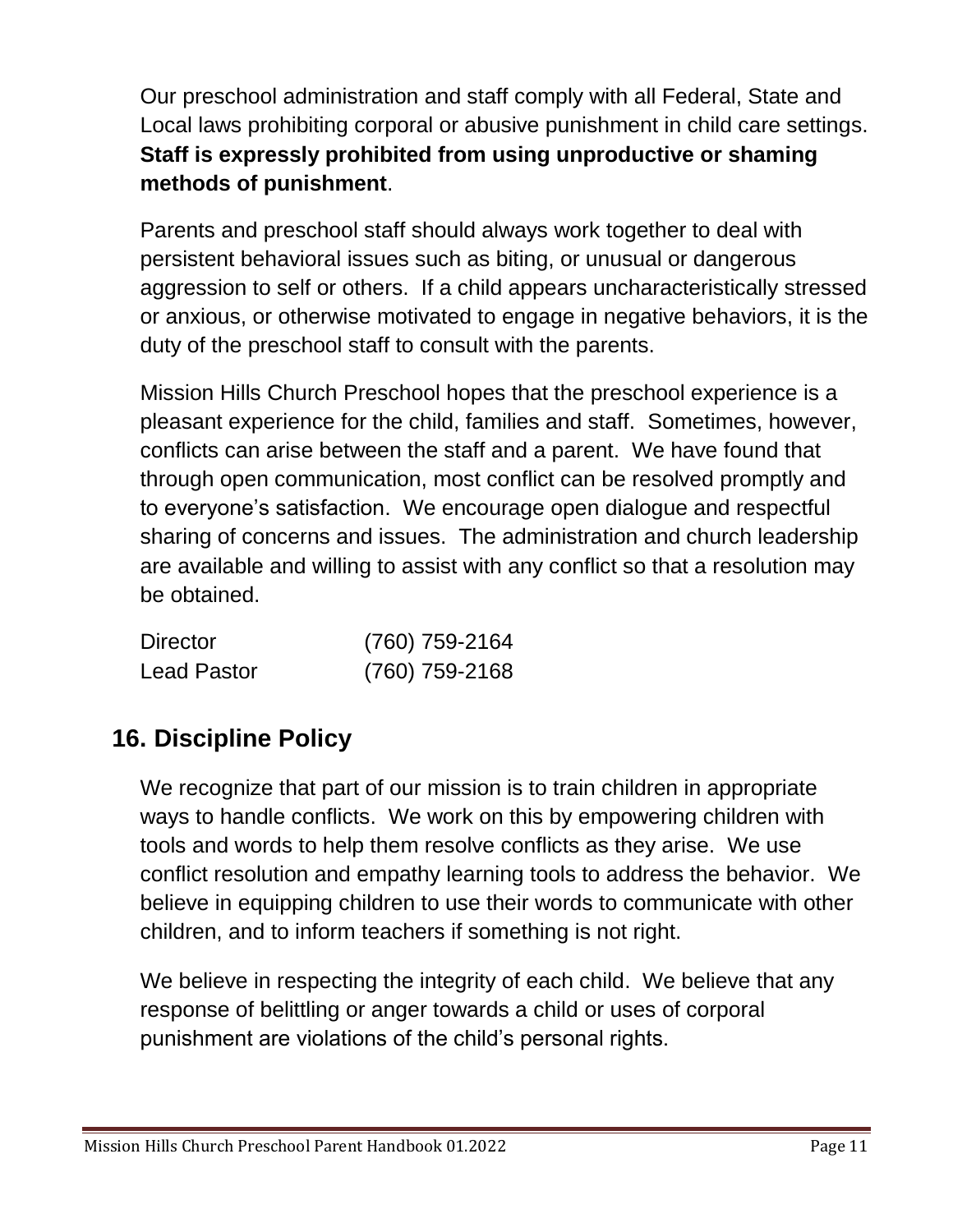At times a child's behavior may endanger others. We want to ensure parents that we will address such behavior immediately following these guidelines:

**15.1** When a **first incident** occurs, the child's teacher will inform school administration of the situation and both teacher and administration will respond and deal with the situation immediately for the proper safety of all the children. Administration will report the incident to the parents to have them discuss and handle the issue with the child.

**15.2** Should a **second incident** occur, parents will be contacted and asked to pick-up the child immediately. A conference will be scheduled with parents, teacher and school administration to discuss what might be causing the problem and to finalize a plan of action for behavior modification. A referral for outside Behavioral Specialist to assess the behavior and give the child coping tools may be given to parents if the situation warrants. MHCP reserves the right to extend a temporary probationary period to allow parents time to seek outside advice and gather necessary resources to formulate a plan for the child so that no further incidents may occur.

**15.3** Should a **third incident** occur, the parents will be asked to pick up the child immediately. A meeting will be scheduled with the school administration and Mission Hills Church Senior Pastor. MHCP reserves the right to terminate the child's enrollment should any of the following conditions exist:

- a. Our preschool is unable to meet the student's emotional or academic needs.
- b. The parents are unwilling or unable to work with the preschool to find acceptable solution to student's behavior.
- c. The student's continuing behavior endangers the well-being of other children, staff and/or the child engaging in the behavior.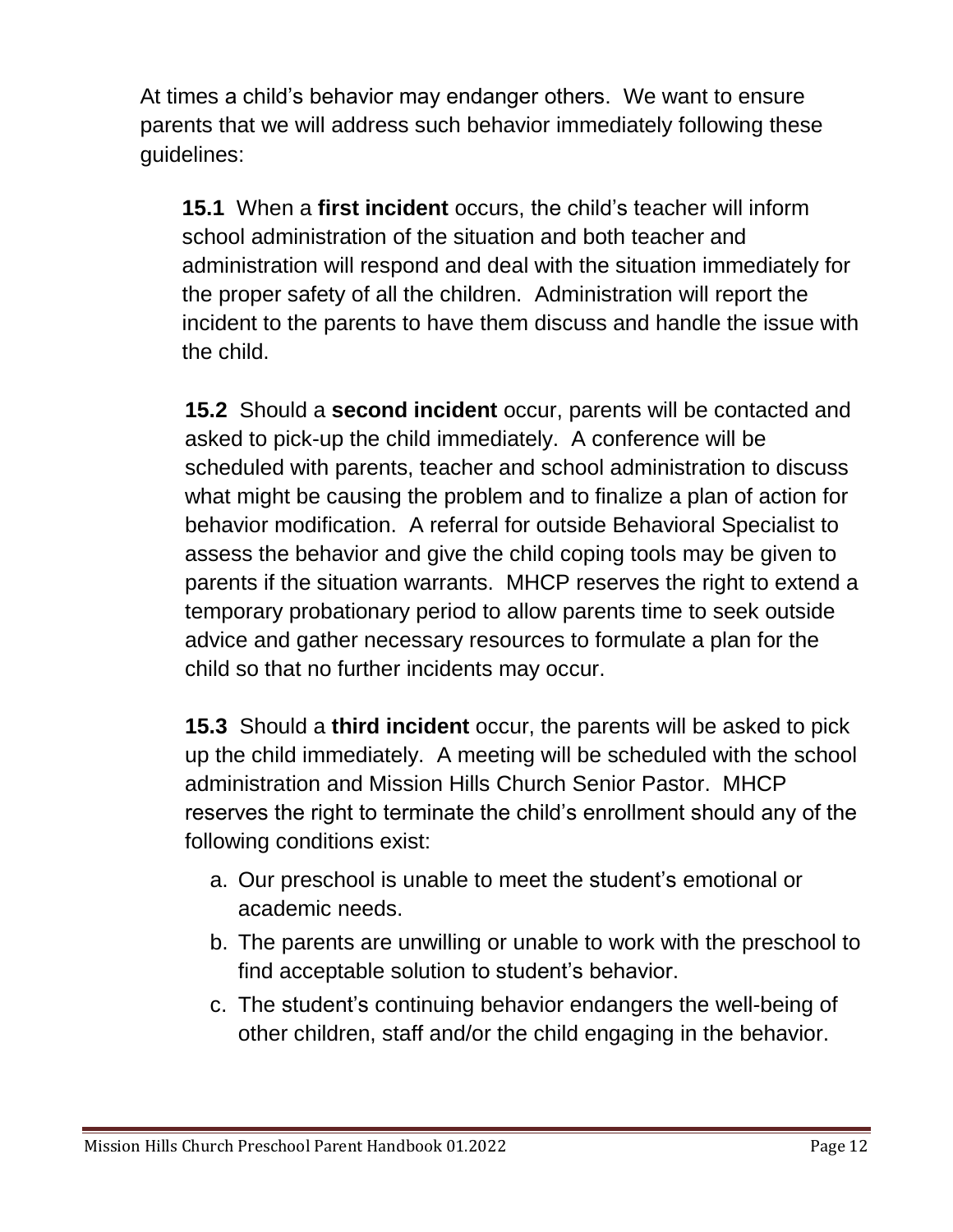#### <span id="page-13-0"></span>**17. Termination of Services**

The following reasons may result in the immediate termination of specific care arrangements or enrollment in MHCP:

- Tuition payment past due in excess of one month (without prior arrangement with administration) and/or lack of adherence to our tuition payment policies.
- Lack of cooperation by the parents with the preschool's efforts to resolve differences and/or to meet the child's needs through parent/staff/administration meetings or conferences.
- Abusive language, behavior or threats by parents towards MHCP staff.
- Preschool's inability to meet child's educational or emotional needs.